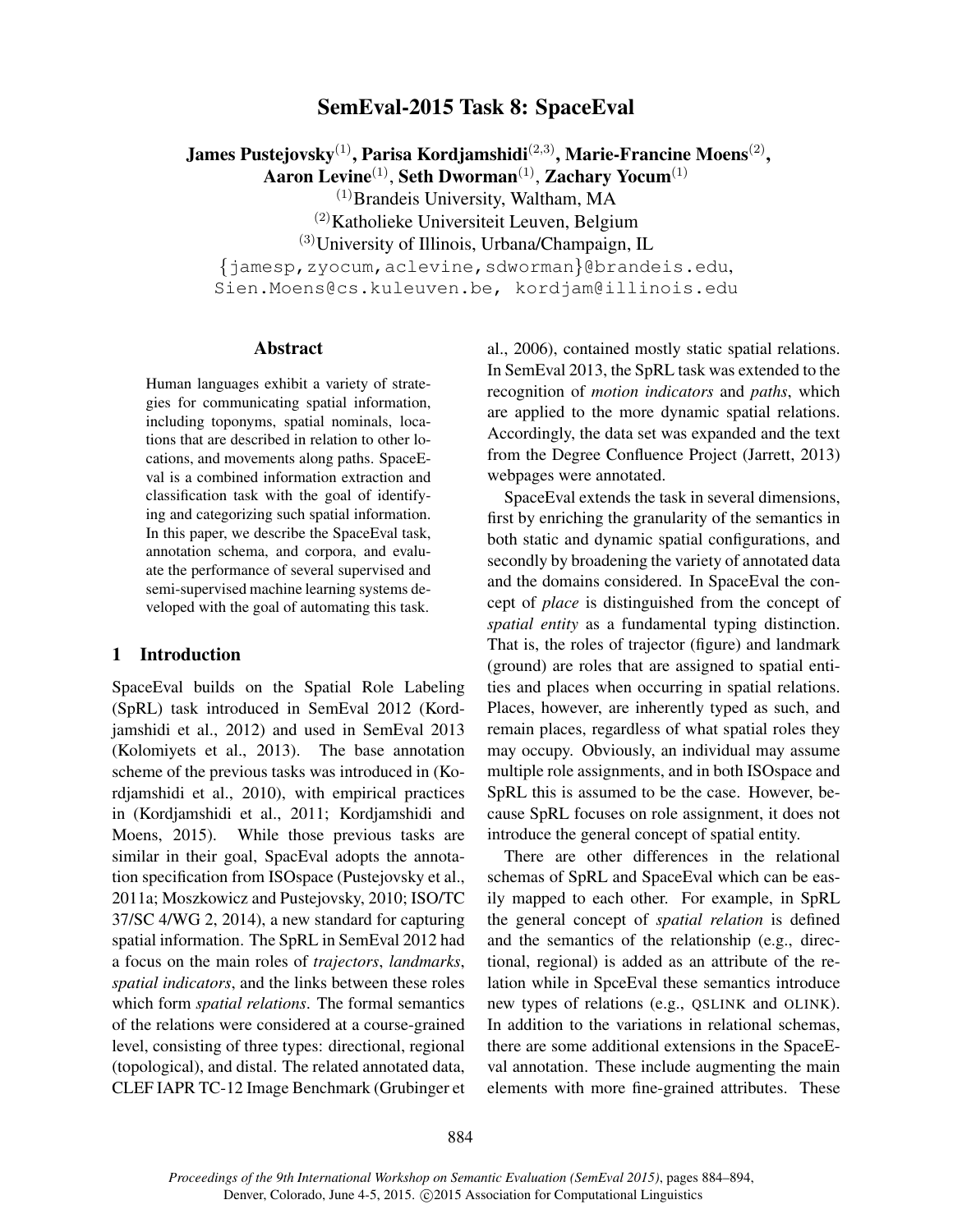attributes, in turn, impact the way the spatial semantics are interpreted. For example, the spatial entities are described with their *dimensionality*, *form*, etc. SpaceEval, also strongly highlights the concepts involved in dynamic spatial relations by introducing *movelink* relations and *motion* tags for annotating motion verbs or nominal motion events and their category from the perspective of spatial semantics. These fine-grained annotations of all the relevant concepts that contribute to grasping spatial semantics makes this scheme and the accompanying corpus unique. The details of the task, including the annotation schema, evaluation configurations, breakdown of the sub-tasks, data set, participant systems, and evaluation results are described in the rest of the paper.

# 2 The Task

The goals of SpaceEval include identifying and classifying items from an inventory of spatial concepts:

- Places: toponyms, geographic and geopolitical regions, locations.
- Spatial Entities: entities participating in spatial relations.
- Paths: routes, lines, turns, arcs.
- Topological relations: *in*, *connected*, *disconnected*.
- Orientational relations: *North*, *left*, *down*, *behind*.
- Object properties: intrinsic orientation, dimensionality.
- Frames of reference: absolute, intrinsic, relative.
- Motion: tracking objects through space over time.

Participants were offered three test configurations for this task.

Configuration 1 Only unannotated test data was provided.

Configuration 2 Manually annotated spatial elements, without attributes, were provided.

Configuration 3 Manually annotated spatial elements, with attributes, were provided.

The SpacEval task is broken down into the following sub-tasks:

## Spatial Elements (SE)

- a. Identify spans of spatial elements including locations, paths, events and other spatial entities.
- b. Classify spatial elements according to type: PATH (road, river, highway), PLACE (mountain, village), MOTION (walk, fly), NONMOTION EVENT (sit, read), SPA-TIAL ENTITY (any entity in a spatial relation).
- c. Identify their attributes according to type.

#### Spatial Signal Identification (SS)

- a. Identify spans of spatial signals (in, on, above).
- b. Identify their attributes.

## Motion Signal Identification (MI)

- a. Identify spans of path-of-motion and manner-of-motion signals (arrive, leave, drive, walk).
- b. Identify their attributes.

#### Motion Relation Identification (MoveLink)

- a. Identify relations between motion-event triggers, motion signals, and motionevent participants (source, goal, landmark, path).
- b. Identify their attributes.

## Spatial Configuration Identification (QSLink)

- a. Identify qualitative spatial relations between spatial signals and spatial elements (connected, unconnected, part-of, etc.).
- b. Identify their attributes.

## Spatial Orientation Identification (OLink)

- a. Identify orientational relations between spatial signals and spatial elements (above, under, in front of, etc.).
- b. Identify their attributes.

## 3 The SpaceBank Corpus

The data for this task are comprised of annotated textual descriptions of spatial entities, places, paths, motions, localized non-motion events, and spatial relations. The data set selected for this task, a subset of the SpaceBank corpus first described in (Pustejovsky and Yocum, 2013), consists of submissions retrieved from the Degree Confluence Project (DCP) (Jarrett, 2013), Berlitz Travel Guides retrieved from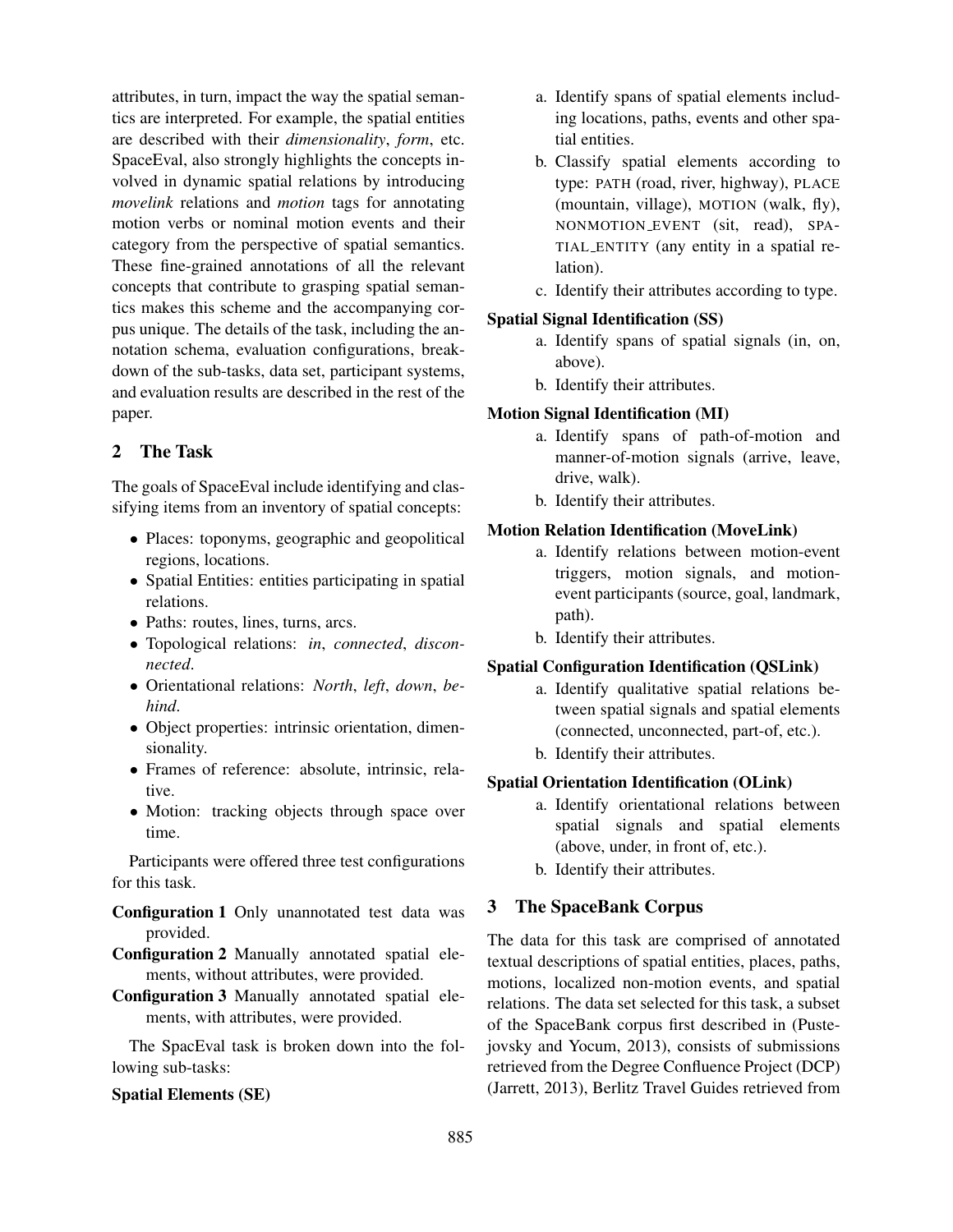the American National Corpus (ANC) (Reppen et al., 2005), and entries retrieved from a travel weblog, Ride for Climate (RFC) (Kroosma, 2012). The DCP documents are the same set as those annotated with Spatial Role Labeling (SpRL) for SemEval-2013 Task 3 (Kolomiyets et al., 2013), however, for this task, the DCP texts were re-annotated according to ISO-Space.

#### 3.1 Annotation Schema

The annotation of spatial information in text involves at least the following: a PLACE tag (for locations and regions participating in spatial relations); a PATH tag (for paths and boundaries between regions); a SPATIAL ENTITY tag (for spatial objects whose location changes over time); link tags (for topological relations, direction and orientation, frames of reference, and motion event participants); and signal tags (for spatial prepositions)<sup>1</sup>. ISO-Space has been designed to capture both spatial and spatio-temporal information as expressed in natural language texts (Pustejovsky et al., 2012). We have followed a strict methodology of specification development, as adopted by ISO TC37/SC4 and outlined in (Bunt, 2010) and (Ide and Romary, 2004), and as implemented with the development of ISO-TimeML (Pustejovsky et al., 2005) and others in the family of SemAF standards.

SpaceEval's three link tags are as follows:

- 1. MOVELINK for movement relations;
- 2. OLINK orientation relations;
- 3. QSLINK qualitative spatial relations;

QSLINKs are used in ISO-Space to capture topological relationships between tagged elements. The relType attribute values come from an extension to the RCC8 set of relations that was first used by SpatialML (Mani et al., 2010). The possible RCC8+ values include the RCC8 values (Randell et al., 1992), in addition to IN, a disjunction of TPP and NTPP.

Orientation links describe non-topological relationships. A SPATIAL SIGNAL with a DIRECTIONAL semantic type triggers such a link. In contrast to topological spatial relations, OLINK relations are built around a specific frame of reference type and a reference point. The referencePt value depends on the frame\_type of the link. The ABSO-LUTE frame type stipulates that the referencePt is a cardinal direction. For INTRINSIC OLINKs, the referencePt is the same identifier that is given in the landmark attribute. For OLINKs with a RELATIVE frame of reference, the identifier for the viewer should be provided as to the referencePt.

The following samples from the RFC and ANC sub-corpora have been annotated with a subset of ISO-Space for the SpaceEval task<sup>2</sup>:

- 1. [Arriving<sub>m1</sub>] [in<sub>ms1</sub>] the [town of Juanjui<sub>pl1</sub>], near the  $[\textbf{park}_{pl2}]$ ,  $[I_{se1}]$  learned that my map had lied to me. <MOTION id=m1 extent=''Arriving'' motion type=PATH motion class=REACH motion sense=LITERAL> <MOTION SIGNAL id=ms1 extent=''in'' motion signal type=PATH> <PLACE id=pl1 extent=''town of Juanjui'' form=NAM countable=TRUE dimensionality=AREA> <PLACE id=pl2 extent=''park'' form=NAM countable=TRUE dimensionality=AREA> <SPATIAL ENTITY id=se1 extent=''I'' form=NOM countable=TRUE dimensionality=VOLUME> <MOVELINK id=mvl1 trigger=m1 goal=pl1 mover=se1 goal reached=TRUE motion signalID=ms1>
- 2. Just  $\left[\text{south of}_{s1}\right]$   $\left[\text{Ginza}_{pl3}\right]$  itself, as  $\left[\text{you}_{se2}\right]$   $\left[\text{walk}_{m2}\right]$ [toward<sub>ms2</sub>] the [bay<sub>pl4</sub>], you see [on<sub>s2</sub>] your [left<sub>pl5</sub>] the red  $[lanterms_{se4}]$  and long  $[banners_{se5}]$  of the  $[Kabuki-za_{pl6}]...$ <SPATIAL SIGNAL id=s1 extent=''south of'' semantic type=DIRECTIONAL>

```
<PLACE id=pl3 extent=''Ginza''
form=NAM countable=TRUE
dimensionality=AREA>
<SPATIAL ENTITY id=se2 extent=''you''
form=NOM countable=TRUE
dimensionality=VOLUME>
<MOTION id=m2 extent=''walk''
motion type=COMPOUND
motion class=REACH
motion sense=LITERAL>
<MOTION SIGNAL id=ms2
extent=''toward''
motion signal type=PATH>
<PLACE id=pl4 extent=''bay'' form=NAM
countable=TRUE dimensionality=AREA>
<PLACE id=pl5 extent=''left'' form=NAM
countable=TRUE dimensionality=AREA>
<SPATIAL ENTITY id=se4
```
<sup>&</sup>lt;sup>1</sup>For more information, cf. (Pustejovsky et al., 2012).

 $2$ The MEASURE and MLINK tags were not a part of this task.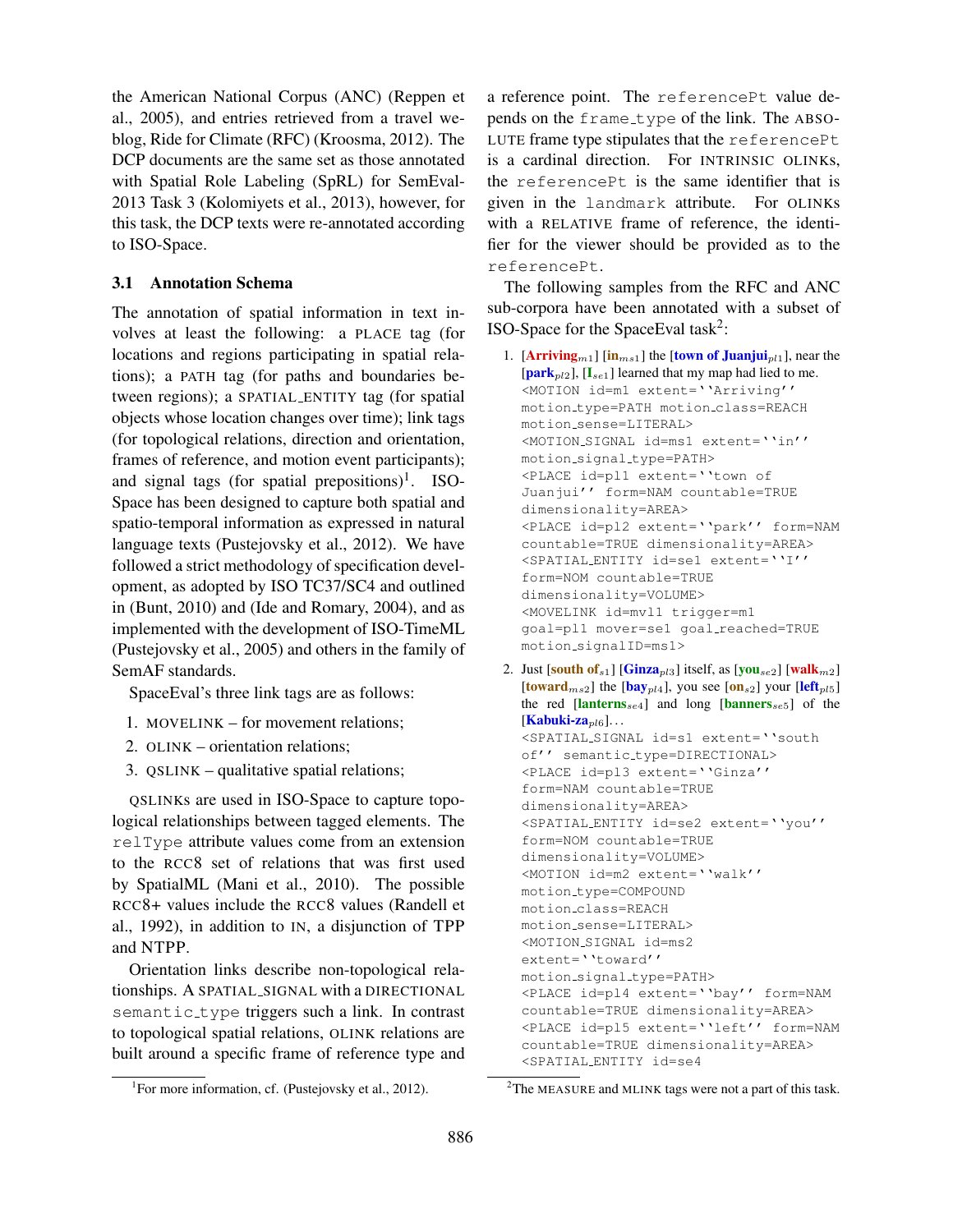| extent=''lanterns'' form=NAM                            |  |  |  |  |  |
|---------------------------------------------------------|--|--|--|--|--|
| countable=TRUE dimensionality=VOLUME>                   |  |  |  |  |  |
| <spatial_entity_id=se5< td=""></spatial_entity_id=se5<> |  |  |  |  |  |
| extent=''banners'' form=NAM                             |  |  |  |  |  |
| countable=TRUE mod=''long''                             |  |  |  |  |  |
| dimensionality=VOLUME>                                  |  |  |  |  |  |
| <PLACE id=pl6 extent="YKabuki-za''</td>                 |  |  |  |  |  |
| form=NAM countable=TRUE                                 |  |  |  |  |  |
| dimensionality=VOLUME>                                  |  |  |  |  |  |
| <olink id="ol1" trajector="m2&lt;/td"></olink>          |  |  |  |  |  |
| landmark=pl3 trigger=s1                                 |  |  |  |  |  |
| frame_type=ABSOLUTE referencePt=SOUTH                   |  |  |  |  |  |
| projective=FALSE>                                       |  |  |  |  |  |
| <movelink id="mvl2" trigger="m2&lt;/td"></movelink>     |  |  |  |  |  |
| mover=se2 qoal=pl4 qoal_reached=NO                      |  |  |  |  |  |
| motion_signalID=ms2>                                    |  |  |  |  |  |
| <qslink id="qsl1" trigger="s2&lt;/td"></qslink>         |  |  |  |  |  |
| trajector=se5 landmark=pl5 relType=IN>                  |  |  |  |  |  |
| <qslink id="qsl2" triqqer="s2&lt;/td"></qslink>         |  |  |  |  |  |
| trajector=se6 landmark=pl5 relType=IN>                  |  |  |  |  |  |

Since SpaceEval is building on the SpRL shared tasks, we opted to retain the trajector and landmark attributes for labeling the participants in QSLINK and OLINK relations. This is a deviation from the ISO-Space (Pustejovsky et al., 2011b) standard, which specifies figure and ground labels based on cognitive-semantic categories explored in the semantics of motion and location by Leonard Talmy (Talmy, 1978; Talmy, 2000) and others. ISO-Space adopted the figure/ground terminology to identify the potentially asymmetric roles played by participants within spatial relations. For MOVELINKs, however, we distinguish the notion of a figure/trajector with the ISO-Space mover attribute label.

## 3.2 Corpus Statistics

Table 1 includes corpus statistics broken down into the ANC, DCP, and RFC sub-corpora in addition to the train:test partition (∼3:1). The counts of document, sentence, and lexical tokens are tabulated as well as counts of each annotation tag type.

#### 3.3 Annotation and Adjudication

All annotations for this task were of English language texts and all annotations were created and adjudicated by native English speakers. Due to dependencies of link tag elements on extent tag elements, the annotation and adjudication tasks were broken down into the following phases:

**Phase 1** Extent tag span and attribute annotation.

|               | Sub-corpus |            |            | Partition    |             |              |
|---------------|------------|------------|------------|--------------|-------------|--------------|
|               | <b>ANC</b> | <b>DCP</b> | <b>RFC</b> | <b>Train</b> | <b>Test</b> | <b>Total</b> |
| words         | 1577       | 7673       | 21048      | 24150        | 6148        | 30298        |
| sents         | 61         | 369        | 821        | 1001         | 250         | 1251         |
| docs          | 3          | 22         | 44         | 55           | 14          | 69           |
| pl            | 148        | 691        | 1250       | 1661         | 428         | 2089         |
| se            | 34         | 461        | 1175       | 1347         | 323         | 1670         |
| qsl           | 69         | 348        | 693        | 886          | 224         | 1110         |
| mvl           | 15         | 345        | 614        | 779          | 195         | 974          |
| m             | 16         | 330        | 588        | 751          | 183         | 934          |
| S             | 39         | 216        | 550        | 653          | 152         | 805          |
| ms            | 17         | 260        | 365        | 508          | 134         | 642          |
| p             | 19         | 246        | 278        | 415          | 128         | 543          |
| e             | 14         | 66         | 301        | 321          | 60          | 381          |
| <sub>ol</sub> | 14         | 82         | 191        | 225          | 62          | 287          |

pl=PLACE; se=SPATIAL ENTITY; qsl=QSLINK; mvl=MOVELINK; m=MOTION; s=SPATIAL SIGNAL; ms=MOTION SIGNAL; p=PATH; e=NONMOTION EVENT; ol=OLINK

Table 1: Corpus Statistics

**Phase 2** Extent tag adjudication.

Phase 3 Link tag argument and attribute annotation.

Phase 4 Link tag adjudication.

Phases 2 and 4 produced gold standards from annotations in the preceding annotation phases. This annotation strategy ensured that the intermediate gold standard extent tag set was adjudicated before any link tag annotations were performed.

The annotation and adjudication effort was conducted at Brandeis University using Multidocument Annotation Environment (MAE) and Multi-annotator Adjudication Interface (MAI) (Stubbs, 2011). We used MAE to perform each phase of the annotation procedure and MAI to adjudicate and produce gold standard standoff annotations in XML format. In addition to the ISO-Space annotation tags and attributes, as a post-process, we also provided sentence and lexical tokenization as a separate standoff annotation layer in the XML data for the training and test sets.

Each document was covered by a minimum of three annotators for each annotation phase (though not necessarily the same annotators per phase). As such, we report inter-annotator agreement (IAA) as a mean Fleiss's  $\kappa$  coefficient for all extent tag types annotated in Phase 1, and individual kappa scores for each of the three link tag types annotated in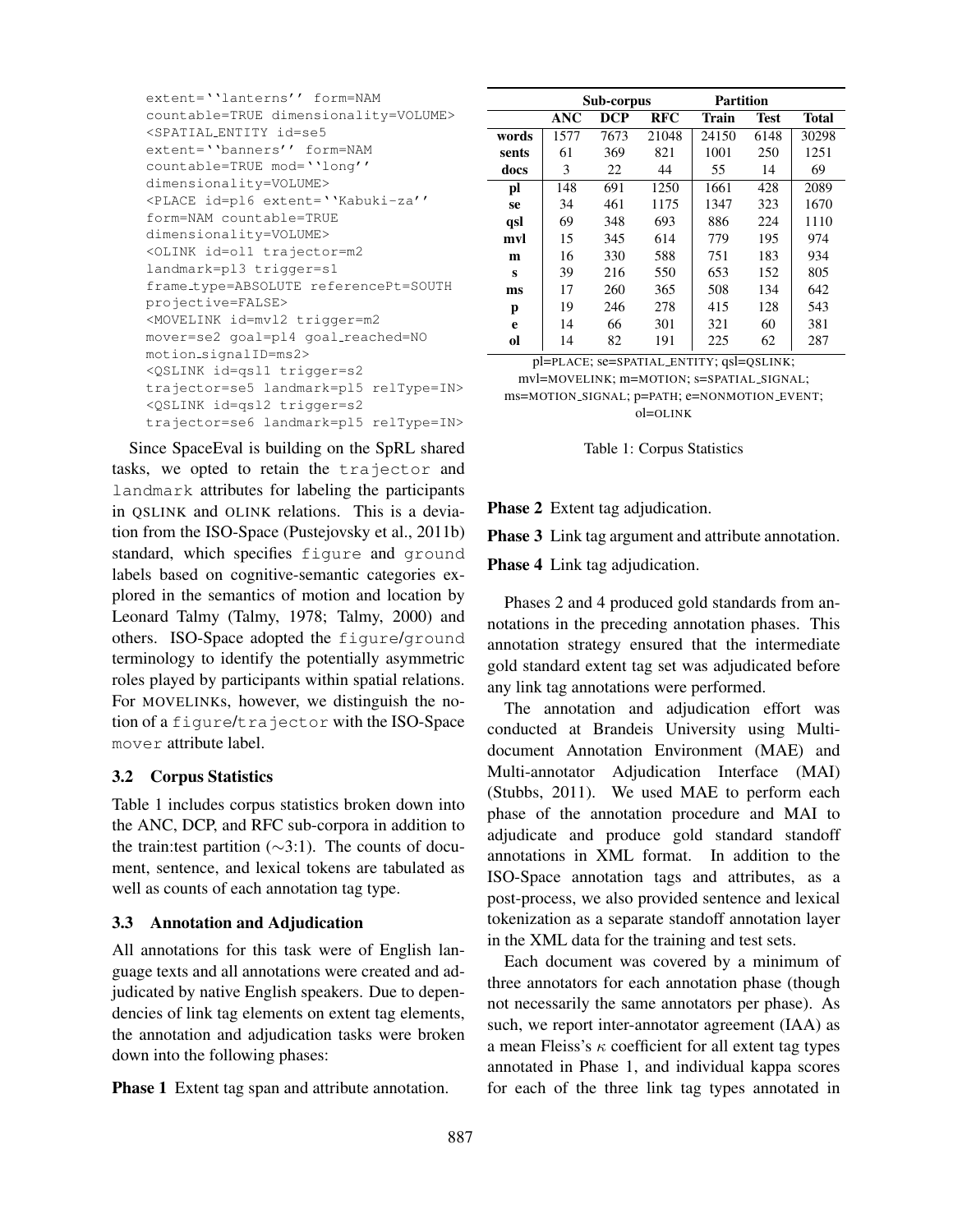Phase 3 in Table 2. The scores for extent tags and MOVELINK indicate high agreement, however link tag annotation was less consistent for the remaining link tags. Though the OLINK and QSLINK tag agreement is better than chance, it is not high. We believe the lower agreement for these link tags reflects the complexity of the annotation task.

| <b>Extent Tags</b> | Link Tags       |              |               |  |
|--------------------|-----------------|--------------|---------------|--|
| <b>All Types</b>   | <b>MOVELINK</b> | <b>OLINK</b> | <b>OSLINK</b> |  |
| 0.85               | 0.91            | 0.39         | 0.33          |  |

| Table 2: Overall Fleiss's $\kappa$ Scores |
|-------------------------------------------|
|-------------------------------------------|

## 4 Evaluation

Participant systems were evaluated for each enumerated configuration as follows:

- 1 a. SE.a precision, recall, and F1.
	- b. SE.b precision, recall, and F1 for each type, and an overall precision, recall, and F1.
	- c. SE.c precision, recall, and F1 for each attribute, and an overall precision, recall, and F1.
	- d. MoveLink.a, QSLink.a, OLink.a precision, recall, and F1.
	- e. MoveLink.b, QSLink.b, OLink.b precision, recall, and F1 for each attribute, and an overall precision, recall, and F1.
- 2 a. SE.b and SE.c precision, recall, and F1 for each type and its attributes, and an overall precision, recall, and F1.
	- b. MoveLink.a, QSLink.a, OLink.a precision, recall, and F1.
	- c. MoveLink.b, QSLink.b, OLink.b precision, recall, and F1 for each attribute, and an overall precision, recall, and F1.
- 3 a. MoveLink.a, QSLink.a, OLink.a precision, recall, and F1.
	- b. MoveLink.b, QSLink.b, OLink.b precision, recall, and F1 for each attribute, and an overall precision, recall, and F1.

## 5 Submissions and Results

In this section we evaluate results from runs of five systems. Three systems were submitted by outside

groups including Honda Research Institute Japan (HRIJP-CRF-VW), Ixa Group in the University of the Basque Country (IXA), and University of Texas, Dallas  $(UTD)^3$ . We also present results for two systems developed internally at Brandeis University: a suite of logistic regression classifiers with minimal feature engineering intended as a performance baseline covering all sub-tasks in addition to a CRF system with more advanced features, but limited to subtasks 1a and 1b for Configuration 1.

- BASELINE A suite of logistic regression models using Scikit-learn (Pedregosa et al., 2011) with simple bag-of-words and n-gram features.<sup>4</sup>
- BRANDEIS-CRF A system using a conditional random field (CRF) model (Okazaki, 2007) with features including Stanford POS and NER tags (Toutanova et al., 2003) (Finkel et al., 2005) in combination with Sparser (McDonald, 1996) tags. $5$
- HRIJP-CRF-VW A system using a CRF model using CoreNLP, (Manning et al., 2014), CRF-Suite (Okazaki, 2007) and Vowpal Wabbit (Langford et al., 2007) with lemmatization, POS, NER, GloVe word vector (Pennington et al., 2014) and dependency parse features.
- IXA *X-Space*: A system using a binary support vector machine model from SVM-light (Joachims, 1999) and a pipeline architecture using ClearNLP (Choi and Adviser-Palmer, 2012), OpenNLP (OpenNLP, 2014), and leveraging computational linguistic resources including WordNet (Fellbaum, 1998), PropBank (Palmer et al., 2003) and the Predicate Matrix (de la Calle et al., 2014).
- UTD A suite of 13 classifiers for classifying spatial roles and relations including classifiers for stationary spatial relations and their participants in addition to classification of participants of motion events and their attributes.

<sup>3</sup>UTD submitted three runs, however, after evaluating all the data, all three runs achieved similar scores; the results reported here are for their third and final submitted run.

<sup>4</sup>These baseline classifiers were developed at Brandeis University by Aaron Levine and Zachary Yocum. Cf. Section 5.1 for full description.

<sup>5</sup>This system was developed at Brandeis University by Seth Dworman. Cf. Section 5.2 for full description.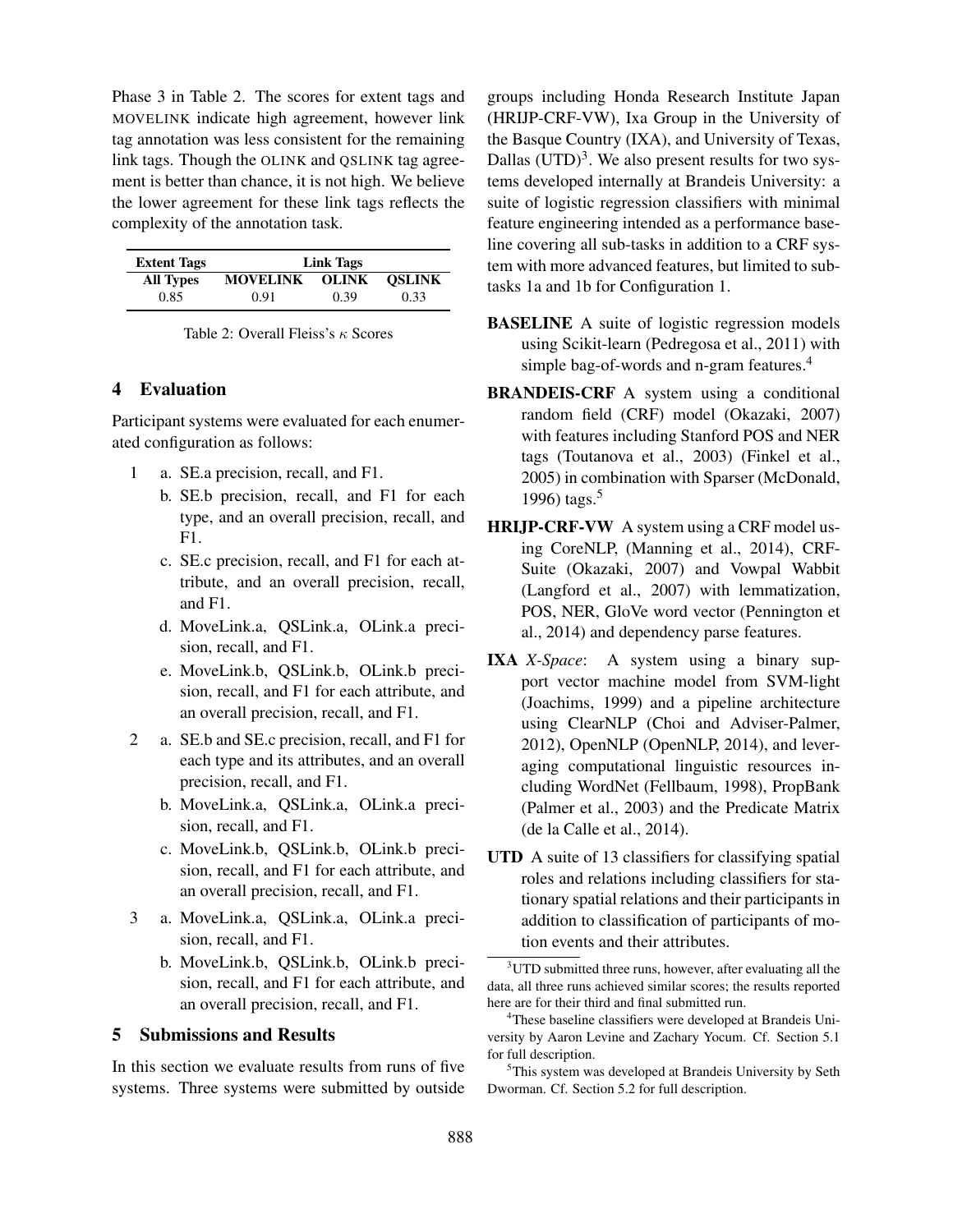#### 5.1 Baseline

Our baseline classification system (BASE-LINE) consists of a suite of 47 classifiers built from Scikit-learn's (Pedregosa et al., 2011) sklearn.linear model logistic regression package. The system builds a collection of extent objects from the annotation and lexical tokenizations provided in the SpaceEval XML distribution data. Each extent instance has attributes for further feature and label extraction: the target chunk used to form the extent instance; any annotation tag associated with the chunk; lists of all surrounding tokens in the sentence, split between tokens preceding the target and those following, and a pointer to the original annotation XML for the purposes of global feature extraction and generating new XML tags based on the eventual model predictions.

Some extent attributes are optional, depending on the sub-task. E.g., in sub-task 1a, no attributes are required since this sub-task is a simple classification task. For link tags, extent objects are instantiated using the text chunks associated with the extent tags that serve as the link trigger. After pre-processing, the system has a complete collection of extent instances for the corpus.

Subsequent to pre-processing, the extent data are further processed for label and feature extraction. The label and feature extractors were hand-tweaked for each sub-task:

- For extent tag identification, the label extractor checks if a given token occurs at the end of a chunk, and the feature extractors include capitalization and POS tags.
- For classifying extent tag types, the feature extractors include the target chunk string, POS tag, and a seven-token context window (bounded by the sentence) centered on the target token.
- For extent tag attribute classification, the only feature extracted was the text of the chunk associated with the target tag.
- For link tag identification, a heuristic system was developed to select candidate extent tags for the trigger argument. The remaining arguments in the relation were identified by their distance and direction from the trigger. Feature extractors for this process included the text

of the trigger chunk, a count of the tags in local context (the same sentence) before and after the trigger, and the types of the extent tags that occur in the context.

- For open-class link tag attributes, feature extractors included the count of extent tags before and after the trigger tag in the sentence. For closed-class link tag attributes feature extractors were limited to the text of the trigger chunk and the trigger tag type.<sup>6</sup>
- For link tag arguments that take an IDREF as a value, a unique label function was created that extracts the offsets of the candidate extent tags in the same sentence as the trigger.

The label and feature vectors were maintained using the DictVectorizer from Scikit-learn's feature extraction module. To train the system, the vectors were used to fit the model to the training data. For decoding, the tag labels and attributes from the test data were discarded and the remaining feature vectors were transformed into a hypothesis index based on the model, which was translated to a final value using a codebook. The hypotheses were then written out to XML in accordance to the task DTD.

## 5.2 Brandeis CRF

In addition to the BASELINE system, we also developed a more advanced pipeline (BRANDEIS-CRF) to automate the SpaceEval sub-tasks 1a and 1b using a linear-chain conditional random field model using lexical, part-of-speech (POS), named-entityrecognition (NER), and semantic labels. We report overall F1 measures of 0.83 and 0.77 for tasks 1a and 1b, respectively, which are comparable to other top results (cf. Section 5.3). Our implementation used the CRFSuite (Okazaki, 2007) open source package, which facilitated rapid training and model inspection. The hypotheses were written out to XML in accordance to the task DTD.

We used a small set of 9 core features, augmented with bigram contexts, resulting in a total of 27 features. These features consist of lexical, syntactic, and semantic information, many of which have

<sup>&</sup>lt;sup>6</sup>We experimented with additional features for attribute classification, such as counting tags and their types in the local context of the trigger, however additional features all resulted in performance decreases.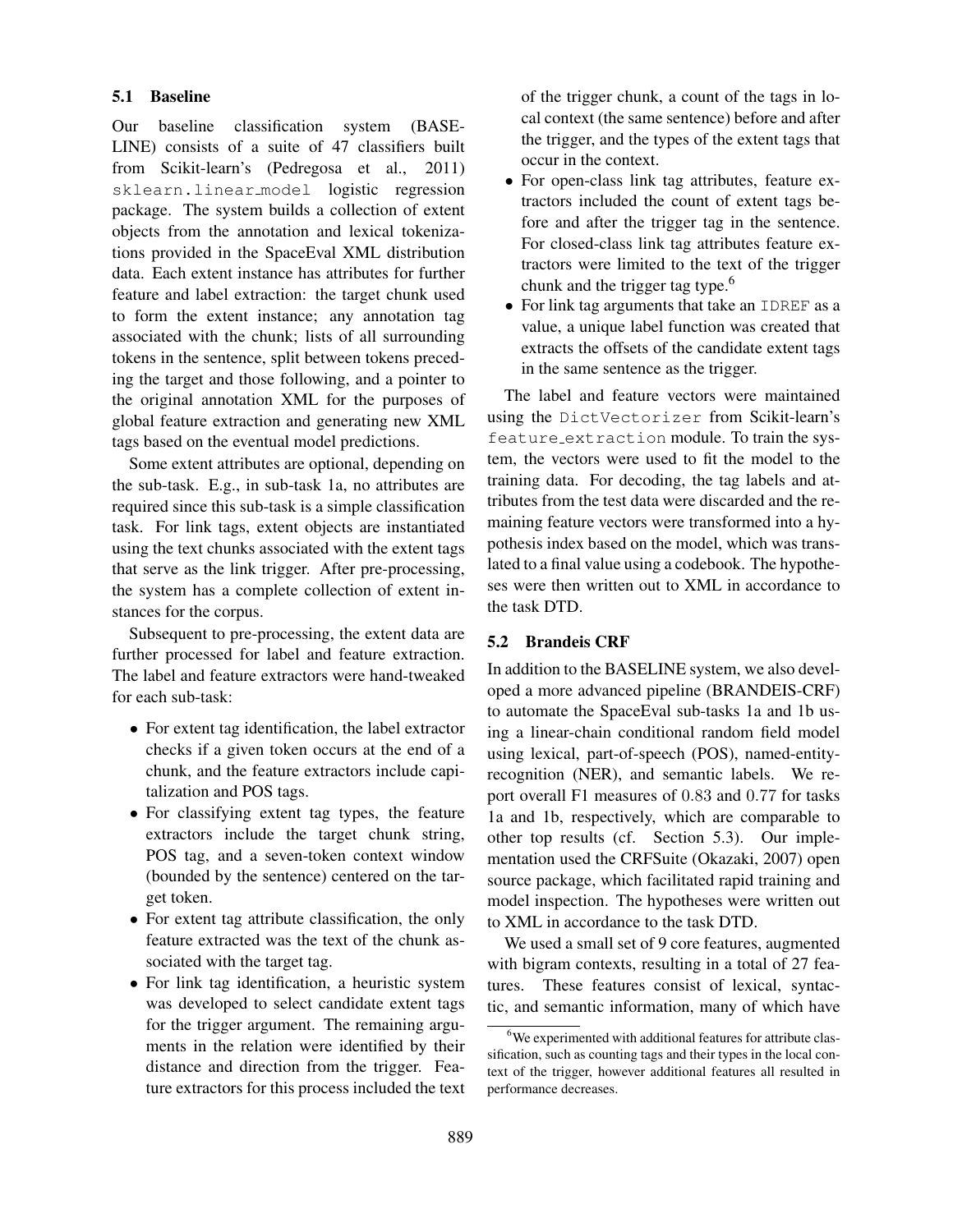been applied successfully in a variety of information extraction tasks (Fei Huang et al., 2014), such as named entity recognition (Vilain et al., 2009b) or coreference resolution (Fernandes et al., 2014). The complete set of features are outlined in Table 3.

| <b>Type</b>      | Id                 | Value                |
|------------------|--------------------|----------------------|
|                  | word $[-1,0,1]$    | string               |
| <b>Lexical</b>   | $is upper[-1,0,1]$ | binary               |
|                  | wordlen $[-1,0,1]$ | ternary <sup>7</sup> |
| <b>Syntactic</b> | $pos[-1,0,1]$      | POS tag              |
| <b>Semantic</b>  | $ner[-1,0,1]$      | NER tag              |
|                  | CATEGORY[-1,0,1]   | Sparser category     |
|                  | FORM[-1,0,1]       | Sparser form         |
| <b>Sparser</b>   | LCATEGORY[-1,0,1]  | Sparser category     |
|                  | $LFORM[-1,0,1]$    | Sparser form         |

Table 3: BRANDEIS-CRF Features

For part-of-speech (POS) and named entity (NE) tags, we used the Stanford Log-linear Part-of-Speech Tagger (Toutanova et al., 2003) and the Stanford Named Entity Recognizer (Finkel et al., 2005). Additionally, we made use of Sparser (McDonald, 1996), a rule-based natural language parser in order to provide rich semantic features. Sparser parses unstructured text in cycles, where a variety of handwritten rules apply given the applications of previous rules or the current parse of the text. After parsing, Sparser provides a set of edges, which provide both semantic and syntactic information. For our purposes, we used the CATEGORY and FORM attributes of the resulting edges. Table 4 shows that the Sparser features can be informative for this task, as five of the top ten positive weights are from Sparser. As a disclaimer, we acknowledge that model weights are not always sufficient for determining the most informative features (Vilain et al., 2009a).

However, there were several problems using Sparser. One issue is that Sparser performs its own internal tokenization and chunking, as it expects unstructured text as input, i.e. a string. To align the already tokenized sentences with a Sparser parse, we used a matching algorithm that aligned a token with its corresponding Sparser edge. A second problem was that Sparser frequently fails on inputs, and the points of failure can be difficult to identify due to the interaction of its various phases and context based

| Weight | Feature               | <b>State</b> |
|--------|-----------------------|--------------|
| 3.45   | LCATEGORY=PATH-TYPE   | р            |
| 2.95   | LCATEGORY=REGION-TYPE | pl           |
| 2.66   | $word=($              | Ø            |
| 2.66   | LCATEGORY=BE          | Ø            |
| 2.47   | $word=)$              | Ø            |
| 2.33   | word=near             | me           |
| 2.28   | word=border           | р            |
| 2.21   | LCATEGORY=TIME-UNIT   | Ø            |
| 2.17   | LCATEGORY=NEAR        | me           |
| 2.16   | $pos = PRP$           | se           |

p=PATH; pl=PLACE; me=MEASURE; se=SPATIAL ENTITY

Table 4: Top Ten Positive Feature Weights

rules. Thus, we were not able to get CATEGORY and FORM for all tokens. As a remedy, we included *local* forms of these Sparser features (prefixed with *L*), which were collected by inputting tokens by themselves to Sparser. This suggests that word lists could be very informative for this task.

#### 5.3 Evaluation Results

Table 5 shows mean precision (P), recall (R), F1, and accuracy (ACC) scores for each group for each evaluation configuration and sub-task that was attempted. The overall precision and recall measures we report are the arithmetic means of the precision and recall for each tag label or attribute in the corresponding sub-task. The overall, macro-average F1 measures we report are the harmonic mean of the overall P and R. Accuracy is computed as the number of correctly classified labels or attributes divided by the total number of labels or attributes in the gold standard. Overall accuracy and F1 are plotted in Appendix A.

Not all groups attempted all of the evaluation configurations<sup>8</sup>. The HRIJP-CRF-VW system was evaluated only for Configuration 1 tasks 1a, 1b, 1d, and 1e (not 1c), and Configuration 3 sub-tasks 3a and 3b. HRIJP-CRF-VW was not evaluated for Configuration 2 since those sub-tasks were not attempted. The UTD submission only covered Configuration 3, thus was only evaluated for sub-tasks 3a and 3b.

<sup>&</sup>lt;sup>7</sup>Token character length is  $\leq 5$ , (5..10), or  $> 10$ .

<sup>&</sup>lt;sup>8</sup>The IXA system was the only one to complete all evaluation configurations.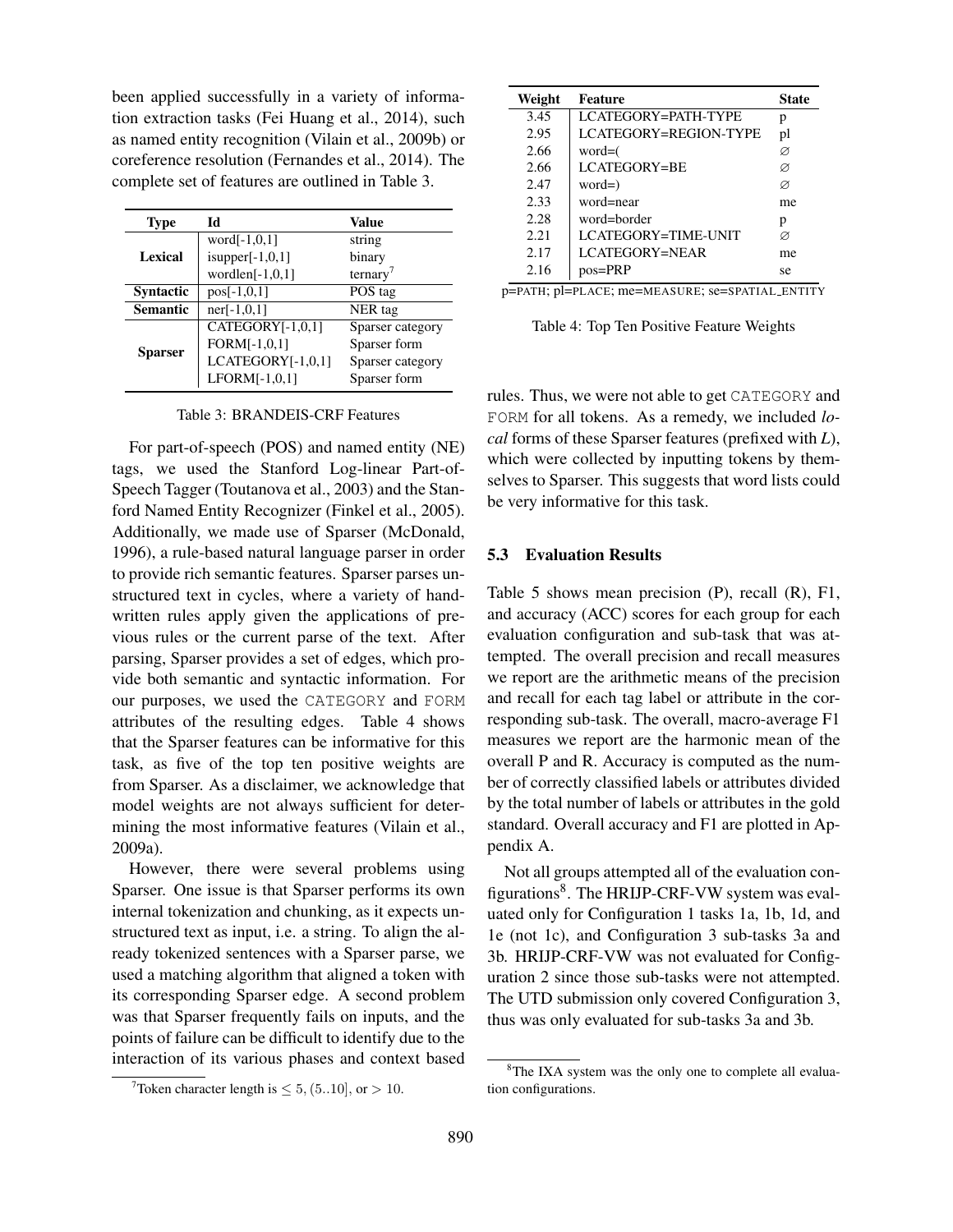| <b>System</b>       |                | <b>Task</b> | P    | R    | F1   | <b>ACC</b> |
|---------------------|----------------|-------------|------|------|------|------------|
|                     |                | a           | 0.55 | 0.52 | 0.53 | 0.75       |
|                     |                | b           | 0.55 | 0.51 | 0.53 | 0.86       |
|                     | 1              | $\mathbf c$ | 0.10 | 0.02 | 0.04 | 0.05       |
|                     |                | d           | 0.50 | 0.50 | 0.50 | 0.50       |
| <b>BASELINE</b>     |                | e           | 0.05 | 0.02 | 0.02 | 0.06       |
|                     |                | a           | 0.27 | 0.28 | 0.27 | 0.76       |
|                     | $\overline{2}$ | b           | 0.79 | 0.58 | 0.67 | 0.90       |
|                     |                | $\mathbf c$ | 0.19 | 0.20 | 0.19 | 0.66       |
|                     | 3              | a           | 0.86 | 0.84 | 0.85 | 0.98       |
|                     |                | b           | 0.26 | 0.26 | 0.26 | 0.79       |
| <b>BRANDEIS-CRF</b> |                | a           | 0.85 | 0.80 | 0.83 | 0.89       |
|                     | $\mathbf{1}$   | b           | 0.78 | 0.76 | 0.77 | 0.92       |
|                     |                | a           | 0.84 | 0.83 | 0.83 | 0.89       |
|                     | $\mathbf{1}$   | b           | 0.77 | 0.76 | 0.76 | 0.91       |
| <b>HRLIP-CRF-VW</b> |                | d           | 0.56 | 0.51 | 0.53 | 0.57       |
|                     |                | e           | 0.03 | 0.04 | 0.03 | 0.25       |
|                     | 3              | a           | 0.78 | 0.57 | 0.66 | 0.86       |
|                     |                | b           | 0.05 | 0.06 | 0.05 | 0.48       |
|                     |                | a           | 0.81 | 0.72 | 0.76 | 0.88       |
|                     |                | b           | 0.75 | 0.72 | 0.74 | 0.90       |
|                     | $\mathbf{1}$   | $\mathbf c$ | 0.18 | 0.15 | 0.16 | 0.30       |
|                     |                | d           | 0.54 | 0.51 | 0.53 | 0.55       |
| <b>IXA</b>          |                | e           | 0.06 | 0.05 | 0.05 | 0.25       |
|                     |                | a           | 0.26 | 0.33 | 0.29 | 0.63       |
|                     | $\overline{2}$ | b           | 0.55 | 0.51 | 0.53 | 0.89       |
|                     |                | $\ddot{c}$  | 0.06 | 0.08 | 0.07 | 0.46       |
|                     | 3              | a           | 0.63 | 0.51 | 0.56 | 0.89       |
|                     |                | b           | 0.07 | 0.09 | 0.08 | 0.48       |
| <b>UTD</b>          | 3              | a           | 0.87 | 0.82 | 0.85 | 0.98       |
|                     |                | b           | 0.05 | 0.09 | 0.07 | 0.51       |

Table 5: Overall Performance

## 6 Conclusion

It is clear from the participating system results that recognizing spatial entities as a sub-task is a fairly well-understood area, with reasonable performance. All systems using CRF models for recognizing places, paths, motion and non-motion events, and spatial entities performed well. Furthermore, MOVELINK recognition results were extremely promising, due to the general tendency for movement to be accompanied by recognizable clues. The overall poor performance for recognition of spatial relations between entities, on the other hand (QSLINKs and OLINKs) indicates that these are difficult relational identification tasks, reflected in the lower IAA scores for these relations as well.

For the next SpaceEval evaluation, we believe that a more focused task, possibly embedded within an application, would lower the barrier to entry in the competition. It would also permit us to use an extrinsic evaluation for performance of the systems. We also hope to release the SpaceBank corpus through LDC later this year. This would enable the community to become more familiar with the dataset and specification.

## Acknowledgements

This research was supported by grants from NSF's IIS-1017765 and NGA's NURI HM1582-08-1-0018. We would like to acknowledge all the annotators and adjudicators who have contributed to the Space-Bank annotation effort, including Adam Berger, Alexander Elias, Alison Marqusee, April Dobkin, Benjamin Beaudett, Eric Benzschawel, Heather Friedman, Katie Glanbock, Keelan Armstrong, Kenyon Branan, Kiera Sarill, Lauren Weber, Martha Schwarz, Meital Singer, Rebecca Loewenstein-Harting, Sean Bethard, and Stephanie Grinley.

#### **References**

- Harry Bunt. 2010. A methodology for designing semantic annotation languages exploiting syntactic-semantic iso-morphisms. In *Proceedings of ICGL 2010, Second International Conference on Global Interoperability for Language Resources*.
- Jinho D Choi and Martha Adviser-Palmer. 2012. Optimization of natural language processing components for robustness and scalability.
- Maddalen López de la Calle, Egoitz Laparra, and German Rigau. 2014. First steps towards a predicate matrix. In *Proceedings of the Global WordNet Conference (GWC 2014), Tartu, Estonia, January. GWA*.
- Arun Ahuja Fei Huang, Doug Downey, Yi Yang, Yuhong Guo, and Alexander Yates. 2014. Learning representations for weakly supervised natural language processing tasks. *Computational Linguistics*, 40:1(85- 120).
- Christiane Fellbaum, editor. 1998. *Wordnet: an electronic lexical database*. MIT Press.
- Eraldo Rezende Fernandes, Cícero Nogueira dos Santos, and Ruy Luiz Milidiú. 2014. Latent trees for coreference resolution. *Computational Linguistics*, 40:4(801- 835).
- Jenny Rose Finkel, Trond Grenager, and Christopher Manning. 2005. Incorporating non-local information into information extraction systems by gibbs sampling. In *Proceedings of the 43rd Annual Meeting on Association for Computational Linguistics*, pages 363–370. Association for Computational Linguistics.
- Michael Grubinger, Paul Clough, Henning Müller, and Thomas Deselaers. 2006. The IAPR benchmark: A new evaluation resource for visual information systems. In *Int. Conf. on Language Resources and Evaluation, LREC'06*.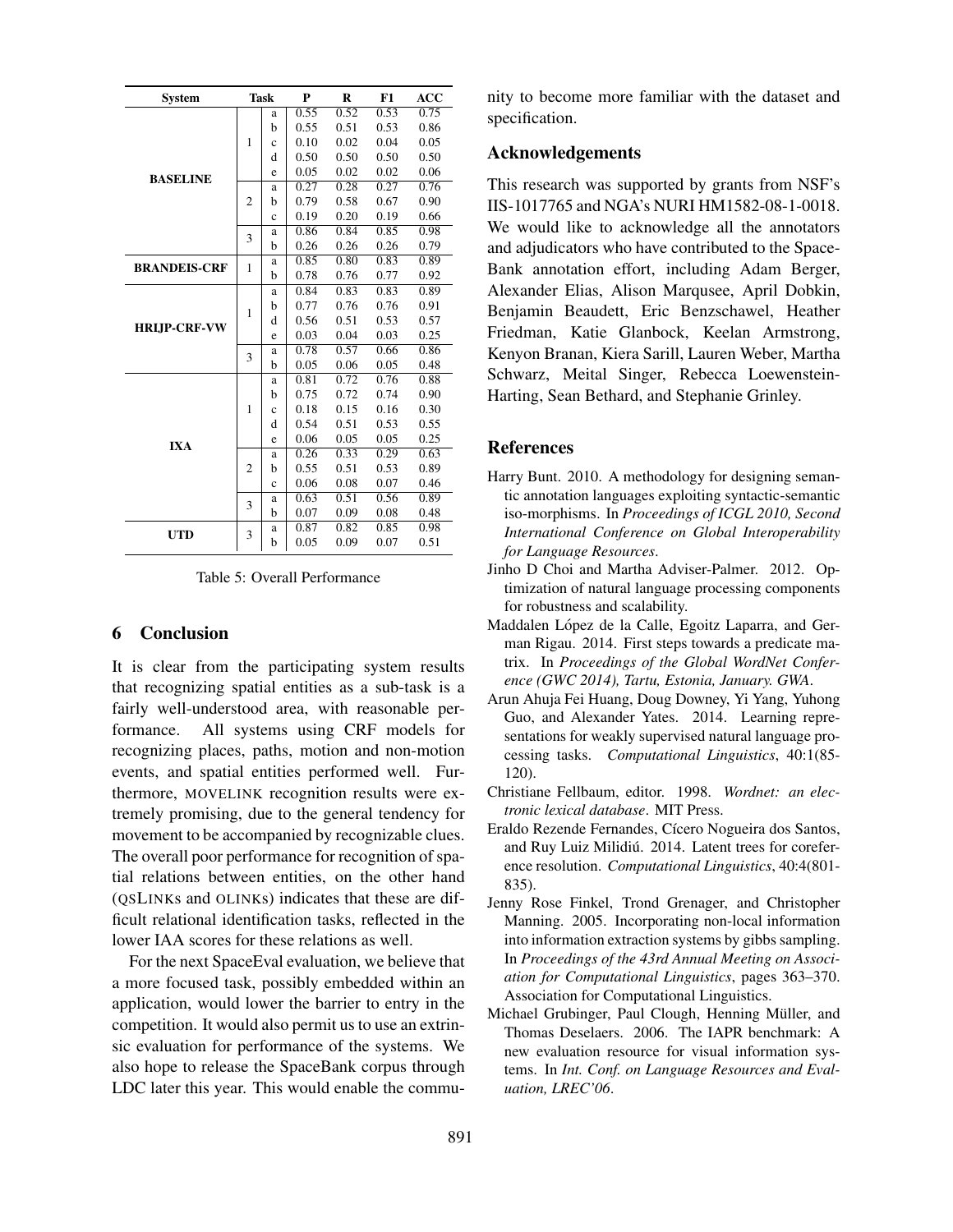- Nancy Ide and Laurent Romary. 2004. International standard for a linguistic annotation framework. *Natural Language Engineering*, 10(3-4):211–225.
- Kiyong Lee ISO/TC 37/SC 4/WG 2, Project leaders: James Pustejovsky. 2014. Iso 24617-7:2014 language resource management - part 7: Spatial information (isospace). ISO/TC 37/SC 4/WG 2.
- Alex Jarrett. 2013. The degree confluence project. *Retrieved August, 2013, http://www.confluence.org*.
- Thorsten Joachims. 1999. Svmlight: Support vector machine. *SVM-Light Support Vector Machine http://svmlight. joachims. org/, University of Dortmund*, 19(4).
- Oleksandr Kolomiyets, Parisa Kordjamshidi, Steven Bethard, and Marie-Francine Moens. 2013. Semeval-2013 task 3: Spatial role labeling. In *Second joint conference on lexical and computational semantics (\* SEM), Volume 2: Proceedings of the seventh international workshop on semantic evaluation (SemEval 2013)*, pages 255–266.
- Parisa Kordjamshidi and Marie-Francine Moens. 2015. Global machine learning for spatial ontology population. *Web Semantics: Science, Services and Agents on the World Wide Web*, 30(0):3 – 21. Semantic Search.
- Parisa Kordjamshidi, Marie-Francine Moens, and Martijn van Otterlo. 2010. Spatial role labeling: task definition and annotation scheme. In *Proceedings of LREC 2010 - The sevent international conference on langauge resources and evaluation*.
- Parisa Kordjamshidi, Martijn van Otterlo, and Marie-Francine Moens. 2011. Spatial role labeling: towards extraction of spatial relations from natural language. *ACM - Transactions on Speech and Language Processing*, 8:1–36.
- Parisa Kordjamshidi, Steven Bethard, and Marie-Francine Moens. 2012. Semeval-2012 task 3: Spatial role labeling. In *Proceedings of the First Joint Conference on Lexical and Computational Semantics-Volume 1: Proceedings of the main conference and the shared task, and Volume 2: Proceedings of the Sixth International Workshop on Semantic Evaluation*, pages 365– 373. Association for Computational Linguistics.
- David Kroosma. 2012. Ride for climate. *Retrieved September, 2012, http://rideforclimate.com/blog/*.
- John Langford, L Li, and A Strehl. 2007. Vowpal wabbit. *URL https://github. com/JohnLangford/vowpal wabbit/wiki*.
- Inderjeet Mani, Christy Doran, Dave Harris, Janet Hitzeman, Rob Quimby, Justin Richer, Ben Wellner, Scott Mardis, and Seamus Clancy. 2010. Spatialml: annotation scheme, resources, and evaluation. *Language Resources and Evaluation*, 44(3):263–280, September.
- Christopher D. Manning, Mihai Surdeanu, John Bauer, Jenny Finkel, Steven J. Bethard, and David McClosky.

2014. The Stanford CoreNLP natural language processing toolkit. In *Proceedings of 52nd Annual Meeting of the Association for Computational Linguistics: System Demonstrations*, pages 55–60.

- David McDonald. 1996. Internal and external evidence in the identification and semantic categorization of proper names. *Corpus processing for lexical acquisition*, pages 21–39.
- Jessica L. Moszkowicz and James Pustejovsky. 2010. Iso-space: towards a spatial annotation framework for natural language. *Processing Romanian in Multilingual, Interoperational and Scalable Environments*.
- Naoaki Okazaki. 2007. Crfsuite: a fast implementation of conditional random fields (crfs).
- Apache OpenNLP. 2014. Apache software foundation. *URL http://opennlp. apache. org*.
- Martha Palmer, Dan Gildea, and Paul Kingsbury. 2003. The proposition bank: an annotated corpus of semantic roles. *Computational Linguistics*.
- Fabian Pedregosa, Gaël Varoquaux, Alexandre Gramfort, Vincent Michel, Bertrand Thirion, Olivier Grisel, Mathieu Blondel, Peter Prettenhofer, Ron Weiss, Vincent Dubourg, et al. 2011. Scikit-learn: Machine learning in python. *The Journal of Machine Learning Research*, 12:2825–2830.
- Jeffrey Pennington, Richard Socher, and Christopher D Manning. 2014. Glove: Global vectors for word representation. *Proceedings of the Empiricial Methods in Natural Language Processing (EMNLP 2014)*, 12.
- James Pustejovsky and Zachary Yocum. 2013. Capturing motion in iso-spacebank. In *Workshop on Interoperable Semantic Annotation*, page 25.
- James Pustejovsky, Robert Knippen, Jessica Littman, and Roser Saurí. 2005. Temporal and event information in natural language text. *Language Resources and Evaluation*, 39:123–164, May.
- James Pustejovsky, Jessica L. Moszkowicz, and Marc Verhagen. 2011a. Iso-space: the annotation of spatial information in language. In *Proceedings of ISA-6: ACL-ISO International Workshop on Semantic Annotation*, Oxford, England, January.
- James Pustejovsky, Jessica L. Moszkowicz, and Marc Verhagen. 2011b. Iso-space: The annotation of spatial information in language. In *Proceedings of ISA-6: ACL-ISO International Workshop on Semantic Annotation*, Oxford, England, January.
- James Pustejovsky, Jessica Moszkowicz, and Marc Verhagen. 2012. A linguistically grounded annotation language for spatial information. *TAL*, 53(2).
- David Randell, Zhan Cui, and Anthony Cohn. 1992. A spatial logic based on regions and connections. In Morgan Kaufmann, editor, *Proceedings of the 3rd Internation Conference on Knowledge Representation and REasoning*, pages 165–176, San Mateo.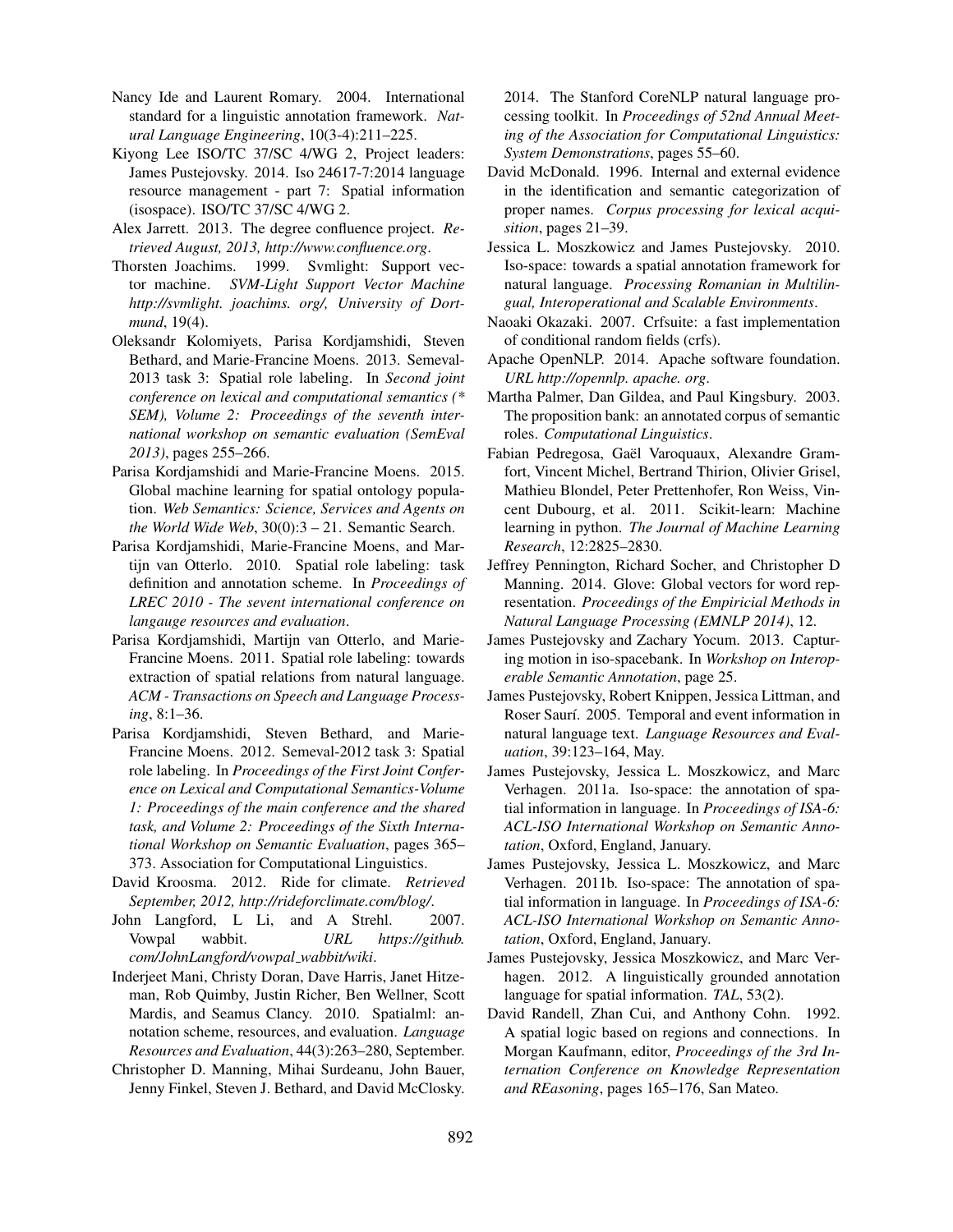- Randi Reppen, Nancy Ide, and Keith Suderman. 2005. American national corpus (anc). *Linguistic Data Consortium, Philadelphia. Second release*.
- Amber Stubbs. 2011. Mae and mai: Lightweight annotation and adjudication tools. In *Proceedings of the 5th Linguistic Annotation Workshop*, pages 129–133. Association for Computational Linguistics.
- Kristina Toutanova, Dan Klein, Christopher D Manning, and Yoram Singer. 2003. Feature-rich part-of-speech tagging with a cyclic dependency network. In *Proceedings of the 2003 Conference of the North American Chapter of the Association for Computational Linguistics on Human Language Technology-Volume 1*, pages 173–180. Association for Computational Linguistics.
- Marc Vilain, Jonathan Huggins, and Ben Wellner, 2009a. *Proceedings of the Thirteenth Conference on Computational Natural Language Learning (CoNLL-2009)*, chapter A simple feature-copying approach for longdistance dependencies, pages 192–200. Association for Computational Linguistics.
- Marc Vilain, Jonathan Huggins, and Ben Wellner. 2009b. Sources of performance in crf transfer training: a business name-tagging case study. In *Proceedings of the International Conference RANLP-2009*, pages 465– 470. Association for Computational Linguistics.